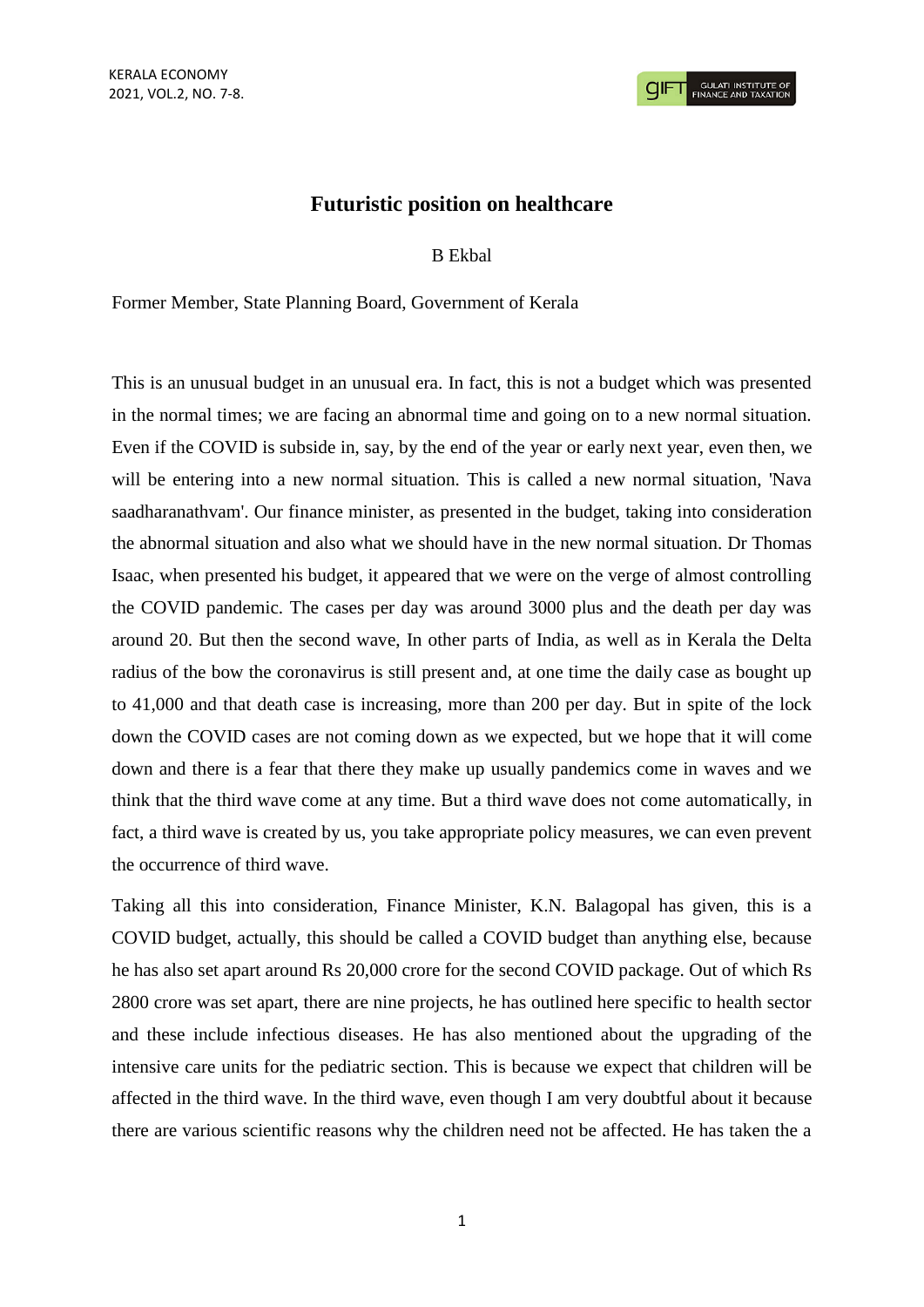KERALA ECONOMY

precautionary position by improving the functioning of the pediatric ICU and of course oxygen supply is extremely important and liquid medical oxygen plants to be established. He has also mentioned about two very important project, one is that setting apart money for research, this is very extremely important. In fact, one positive thing that has emerged during the COVID period is that our research institutes are indulging in the research work, especially to develop new technologies, new diagnostic tools and new treatment technologies to manage the COVID. We have an International Biology Institute in Thonnackal, he has also set apart Rs 10 crore for research work there. There is an outlier here, this outlier here is the conversion of auto play setup to central surveyed supply department in the medical colleges. Now it may appear on the surface, that after all infection control is extremely important, but I would say that this is a extremely important and it has been mentioned in the budget. This is to prevent nosocomial infections. Nosocomial infections are hospital based infection the patients, develop the same function at the hospital in fact the black fungus is, one type of nosocomial infections. Now this is important because you know that large number of microorganisms developing resistance to existing antibiotics and antivirus medicines.

In fact we have multi drug resistant tuberculosis has already immersed in this format, the Kerala state is implementing what is called anti microbial program in Kerala. There is a national program based upon that Kerala has already prepared a project for strategic approach to control of antimicrobial resistance. So I think this is an outlier, an extremely important outlier, which has been mentioned here. I may have said that we have to see that these are not at the folk arrangements which he has done. All these setups will further improve the quality of the healthcare institutions in our state. Because infectious diseases are present in Kerala, that should we understand whether there is COVID or not, infectious disease are still present in Kerala, H1 N1, dengue fever, chikungunya, Japanese encephalitis even waterborne disease are there in Kerala. So Kerala is a highly more bits stayed with non communicable as well as infectious disease present in Kerala. In that situation establishing the infectious disease bar and blogs, are extremely important, as well as the case of pediatric ICU. I think what we have now to cut for to reduce infant mortality is look at the neonatal mortality. That is children below 40 days of their life, this is extremely important in fact it's not be above age group children who are affected, it is neonatal who are affected, and therefore these projects will be very valuable.